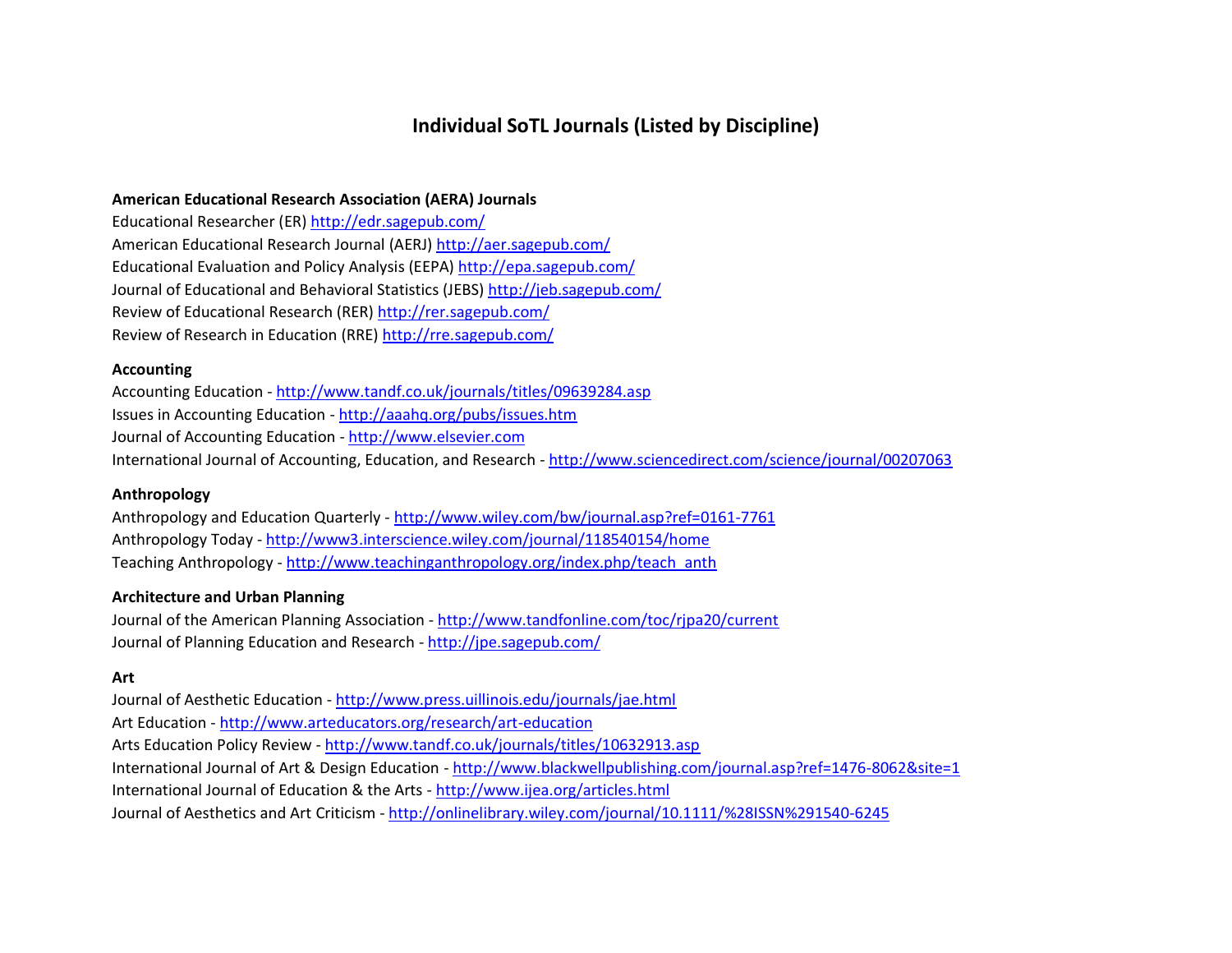Studies in Art Education - <http://www.arteducators.org/research/studies> Journal of Learning through the Arts - [http://www.escholarship.org/uc/class\\_lta](http://www.escholarship.org/uc/class_lta) Journal of Dance Education - [http://www.ndeo.org/content.aspx?page\\_id=22&club\\_id=893257&module\\_id=53093](http://www.ndeo.org/content.aspx?page_id=22&club_id=893257&module_id=53093)

#### **Astronomy**

Astronomy Education Review - <http://aer.aas.org/>

## **Biochemistry**

Biochemistry and Molecular Biology Education - <http://www.bambed.org/>

## **Biology**

American Biology Teacher - <http://www.nabt.org/websites/institution/index.php?p=26> Advances in Physiology Education - <http://advan.physiology.org/> Bioscience - <http://www.aibs.org/bioscience/> Bioscience Education - <http://journals.heacademy.ac.uk/journal/beej> CBE - Life Sciences Education - <http://www.lifescied.org/> Journal of Microbiology & Biology Education - <http://journals.sfu.ca/asm/index.php/jmbe> Bioscene - <http://www.acube.org/bioscene/> Journal of Biological Education - <http://www.tandfonline.com/loi/rjbe20>

## **Business**

Business Education Forum - [http://nbea.org/newsite/publications/business\\_forum/howto\\_publish.html](http://nbea.org/newsite/publications/business_forum/howto_publish.html) American Journal of Business Education: <http://journals.cluteonline.com/index.php/AJBE/index> Business & Management Education in HE: <http://journals.heacademy.ac.uk/journal/bmhe> Business Case Journal: <http://sfcr.org/bcj/> Business Education & Accreditation: <http://www.theibfr.com/bea.htm> Business Teacher Education Journal: <http://www.nabte.org/publications.html> Case Research Journal: <http://www.nacra.net/crj/> The International Journal for Business Education: <http://www.siec-isbe.org/ijbe-publication-guidelines.html> Journal of Business Case Studies: <http://journals.cluteonline.com/index.php/JBCS> Journal of Business Ethics Education: <http://www.neilsonjournals.com/JBEE/> Journal of Case Studies: <http://sfcr.org/jcs/> Journal of Critical Incidents: <http://www.tandfonline.com/toc/ujch20/current> Journal of Education for Business: <http://www.tandfonline.com/toc/vjeb20/current>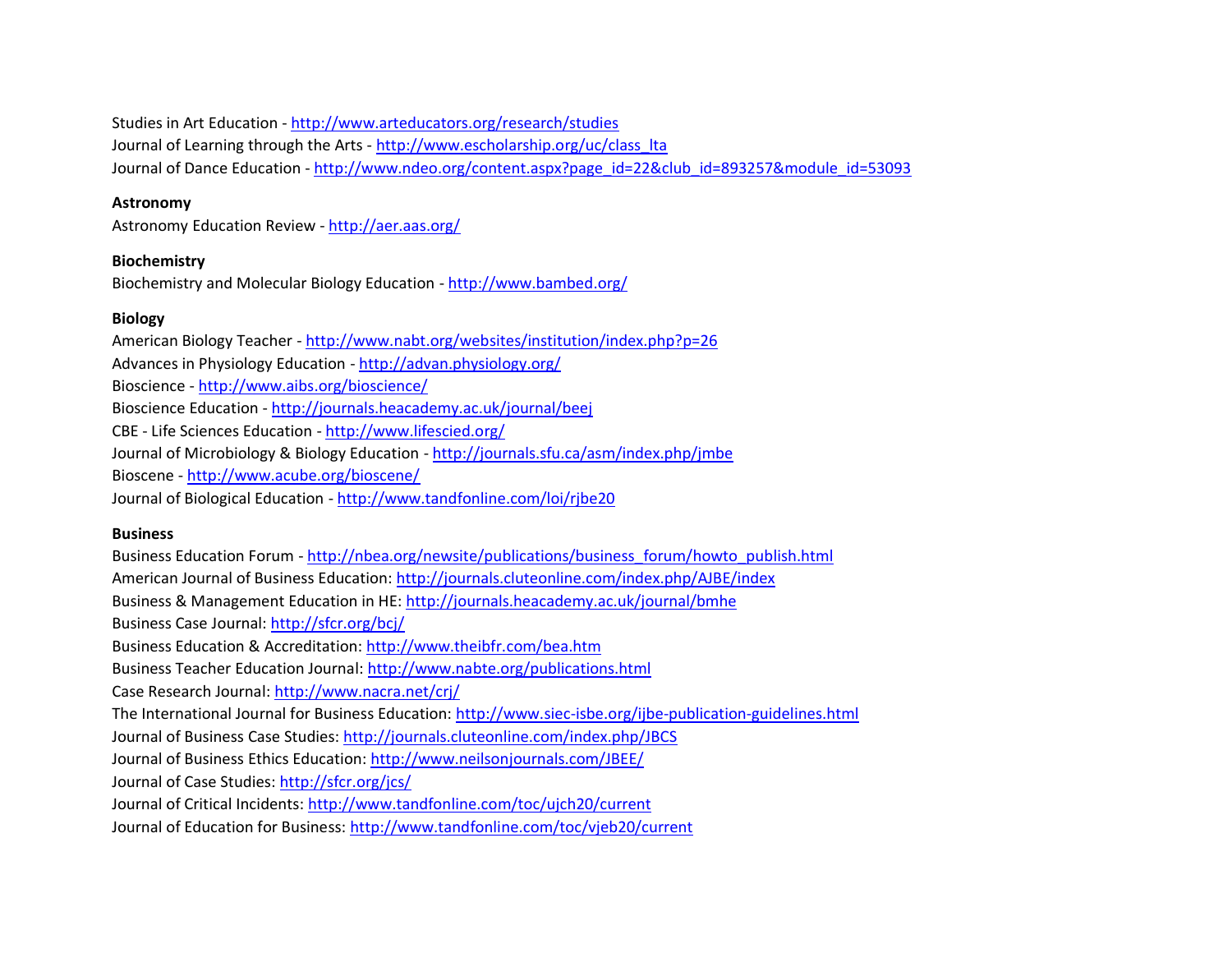Journal of International Business Education: <http://www.neilsonjournals.com/JIBE/> Journal of International Education in Business: <http://www.crie.org.nz/journal.htm> Journal of Organizational Behavior Education: <http://www.neilsonjournals.com/JOBE/> Journal of Teaching in International Business: <http://www.tandfonline.com/toc/wtib20/current> International Review of Entrepreneurship Education - <http://www.senatehall.com/entrepreneurship> Journal of Business Ethics - <http://www.springer.com/social+sciences/applied+ethics/journal/10551> Journal of Economic Education - <http://www.tandf.co.uk/journals/titles/00220485.asp> Journal of Strategic Management Education - <http://www.senatehall.com/strategic-management> Journal of Teaching In International Business - <http://www.tandfonline.com/action/authorSubmission?journalCode=wtib20&page=instructions>

## **Chemistry**

Biochemistry and Molecular Biology Education - [http://onlinelibrary.wiley.com/journal/10.1002/\(ISSN\)1539-3429](http://onlinelibrary.wiley.com/journal/10.1002/(ISSN)1539-3429) Chemistry Education Research and Practice - <http://www.rsc.org/publishing/journals/rp/about.asp> The Chemical Educator - <http://chemeducator.org/> Journal of Chemical Education - <http://pubs.acs.org/journal/jceda8> Education in Chemistry - <http://www.rsc.org/education/eic/> Chemical Engineering Education - <http://www.che.ufl.edu/cee/>

## **Communication**

Communication Education - <http://www.tandfonline.com/toc/rced20/current> Communication Teacher - <http://www.tandfonline.com/toc/rcmt20/current> Journalism and Mass Communication Educator - [http://web.ebscohost.com/ehost/detail?vid=...](http://web.ebscohost.com/ehost/detail?vid=1&hid=111&sid=a4ed3b50-8ebc-4213-bb1d-c25c9c365215%40sessionmgr111&bdata=JnNpdGU9ZWhvc3QtbGl2ZQ%3d%3d#db=ufh&jid=EUA) Media and Methods - [http://web.ebscohost.com/ehost/detail?vid=...](http://web.ebscohost.com/ehost/detail?vid=1&hid=111&sid=17803851-3fc8-403c-96a7-3d3c95451e01%40sessionmgr110&bdata=JnNpdGU9ZWhvc3QtbGl2ZQ%3d%3d#db=aph&jid=MEM)

## **Computer Science**

ACM Transactions of Computing Education - <http://toce.acm.org/> Innovation in Teaching and Learning in Information and Computer Sciences - <http://journals.heacademy.ac.uk/journal/ital>

## **Criminal Justice**

Journal of Criminal Justice Education - <http://www.tandf.co.uk/journals/titles/10511253.asp> Justice Quarterly - [http://www.acjs.org/pubs/167\\_669\\_2916.cfm](http://www.acjs.org/pubs/167_669_2916.cfm)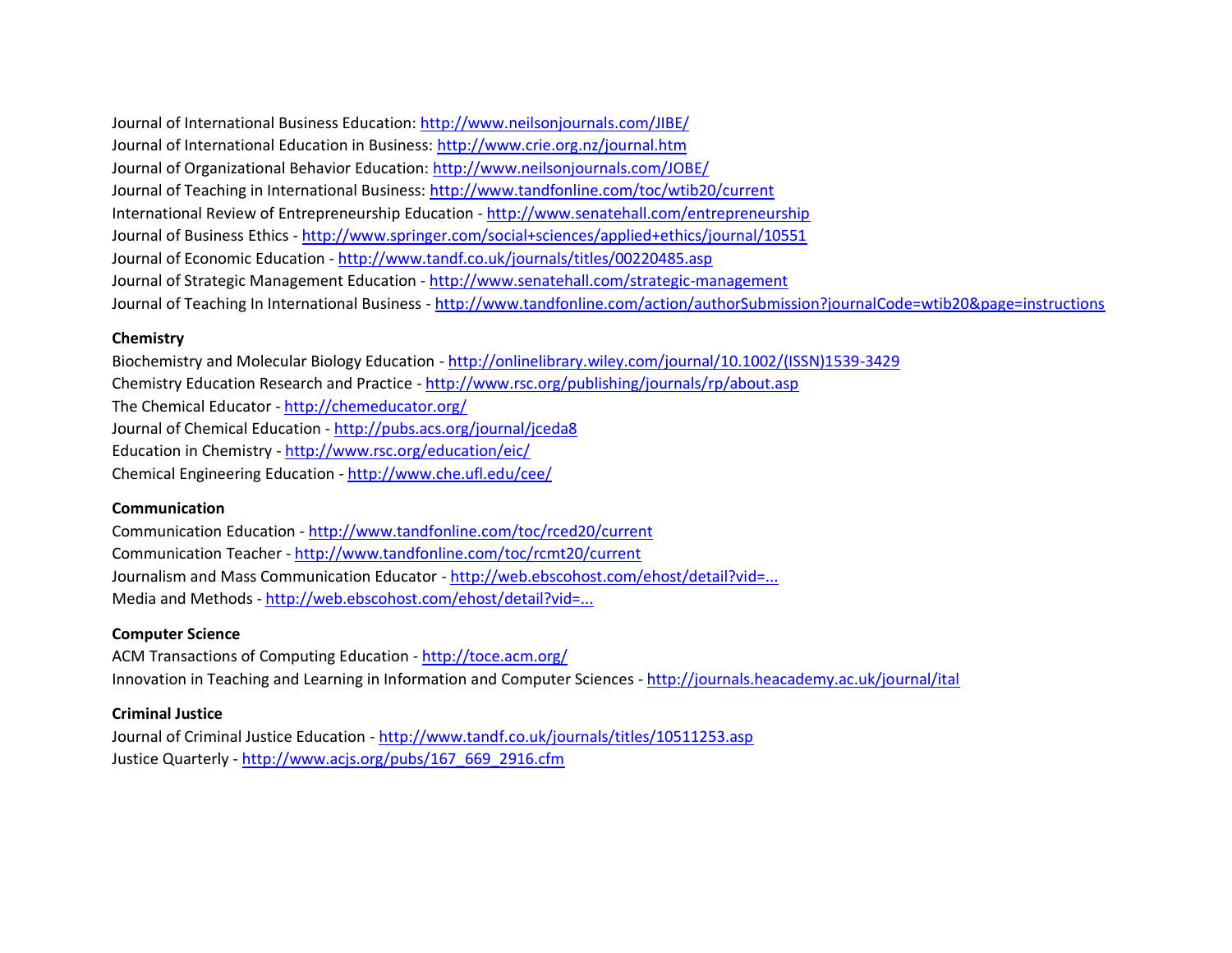#### **Dentistry**

European Journal of Dental Education - <http://www3.interscience.wiley.com/journal/117991785/home> Journal of Dental Education - <http://www.jdentaled.org/>

#### **Developmental Studies**

Journal of Developmental Education - <http://www.ncde.appstate.edu/publications/jde/>

#### **Diversity Issues in Higher Education**

Black Collegian - <http://www.black-collegian.com/> Diverse: Issues In Higher Education - <http://diverseeducation.com/> Feminist Teacher - <http://www.press.uillinois.edu/journals/ft.html> Gender and Education - <http://www.tandf.co.uk/journals/titles/09540253.asp> The Hispanic Outlook in Higher Education - <http://www.hispanicoutlook.com/> The Journal of Blacks in Higher Education - <http://www.jbhe.com/> Journal of Diversity Management - <http://journals.cluteonline.com/index.php/JDM> The Journal of Negro Education - <http://www.journalnegroed.org/authors.htm> The Journal of Pedagogy, Pluralism, and Practice - <http://www.lesley.edu/journals/jppp/intro.html> Pedagogy, Culture & Society - <http://www.tandf.co.uk/journals/titles/14681366.asp> Race, Ethnicity and Education - <http://www.tandf.co.uk/journals/titles/13613324.asp> Women in Higher Education - <http://www.wihe.com/> Diversity & Democracy - <http://www.aacu.org/diversitydemocracy/> On Campus with Women - [http://www.aacu.org/ocww/about\\_ocww.cfm](http://www.aacu.org/ocww/about_ocww.cfm) Radical Pedagogy - [http://www.radicalpedagogy.org/radicalpedagogy94/About\\_this\\_Journal.html](http://www.radicalpedagogy.org/radicalpedagogy94/About_this_Journal.html) Transformations: The Journal of Inclusive Scholarship and Pedagogy - <http://web.njcu.edu/sites/transformations/Content/default.asp>

#### **Drama**

Research in Drama Education - <http://www.informaworld.com/smpp/title~content=t713443379~db=all> Theatre Topics - [http://muse.jhu.edu/journals/theatre\\_topics/](http://muse.jhu.edu/journals/theatre_topics/)

#### **Economics**

Journal of Economic Education - <http://www.tandf.co.uk/journals/titles/00220485.asp>

## **Education**

Action in Teacher Education - <http://www.tandfonline.com/toc/uate20/current>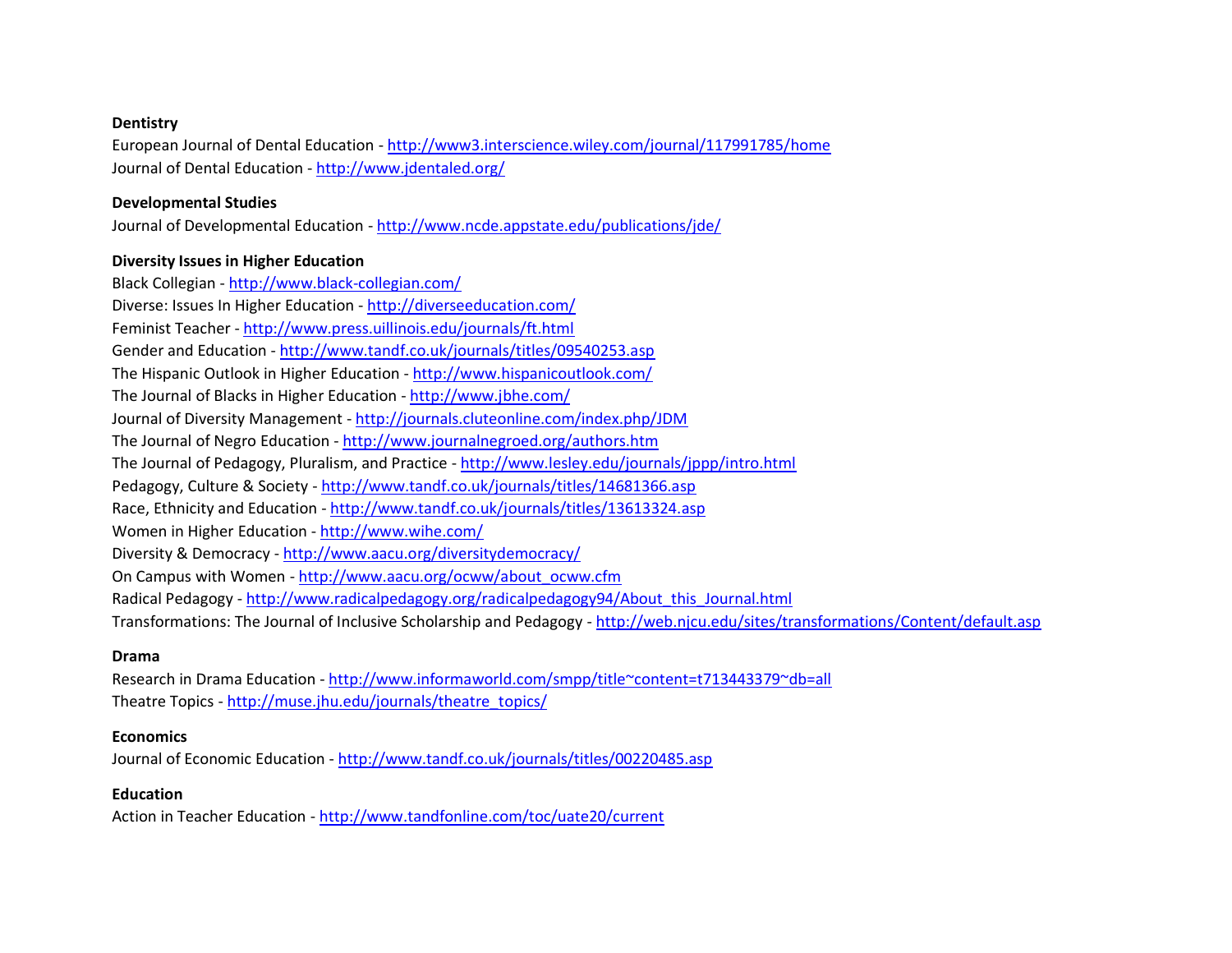Journal of Teacher Education - <http://jte.sagepub.com/archive/>

American Journal of Education - <http://www.press.uchicago.edu/ucp/journals/journal/aje.html>

The Curriculum Journal - [http://www.tandfonline.com/action/aboutThisJournal?show=aimsScope&journalCode=rcjo20#.Ud726DtN\\_h4](http://www.tandfonline.com/action/aboutThisJournal?show=aimsScope&journalCode=rcjo20#.Ud726DtN_h4)

Education - <http://www.projectinnovation.com/Education.html>

Educational Administration Quarterly - <http://eaq.sagepub.com/>

Educational Review: <http://www.tandfonline.com/toc/cedr20/current>

Journal of Cases in Educational Leadership - <http://www.sagepub.com/journalsProdDesc.nav?prodId=Journal201765>

Journal of Curriculum and Teaching - <http://www.tandfonline.com/toc/ujch20/current>

Journal of Curriculum Studies - <http://www.tandfonline.com/toc/tcus20/current>

Journal of Studies in International Education - [http://www.sagepub.com/journalsProdDesc.nav?ct\\_p=subscribe&prodId=Journal201378](http://www.sagepub.com/journalsProdDesc.nav?ct_p=subscribe&prodId=Journal201378) Kappa Delta Pi Record - <http://www.kdp.org/publications/kdprecord/index.php>

## **Educational Psychology**

British Journal of Educational Psychology - <http://onlinelibrary.wiley.com/journal/10.1111/%28ISSN%292044-8279> Educational Psychologist - <http://www.informaworld.com/smpp/title~content=t775653642~db=all> Journal of Educational Psychology - [http://web.ebscohost.com/ehost/detail?vid=...](http://web.ebscohost.com/ehost/detail?vid=1&hid=111&sid=bd215868-d7fc-4a79-9905-545f6f1c5442%40sessionmgr114&bdata=JnNpdGU9ZWhvc3QtbGl2ZQ%3d%3d#db=pdh&jid=EDU)

## **Educational Research**

Harvard Educational Review - <http://her.hepg.org/home/main.mpx> Instructional Science - <http://www.springerlink.com/content/102905/> Journal of Educational Research - [http://web.ebscohost.com/ehost/detail?vid=...](http://web.ebscohost.com/ehost/detail?vid=1&hid=111&sid=2bdb5fe1-6f0f-4d06-b6ab-78e33bee39e4%40sessionmgr104&bdata=JnNpdGU9ZWhvc3QtbGl2ZQ%3d%3d#db=aph&jid=ERE) Applied Measurement in Education: <http://www.tandfonline.com/toc/hame20/current> Assessment & Evaluation in Higher Education: [http://www.tandfonline.com/toc/caeh20/current#](http://www.tandfonline.com/toc/caeh20/current) Assessment Update - <http://onlinelibrary.wiley.com/journal/10.1002/%28ISSN%291536-0725> British Education Research Journal - <http://onlinelibrary.wiley.com/journal/10.1002/%28ISSN%291469-3518> British Journal of Sociology of Education - [http://www.tandfonline.com/toc/cbse20/current#](http://www.tandfonline.com/toc/cbse20/current) Comparative Education Review - <http://www.press.uchicago.edu/ucp/journals/journal/cer.html> Contemporary Issues in Education Research - <http://journals.cluteonline.com/index.php/CIER> Curriculum Inquiry - <http://onlinelibrary.wiley.com/journal/10.1111/%28ISSN%291467-873X> Educational Assessment - <http://www.tandfonline.com/toc/heda20/current> Educational Assessment, Evaluation and Accountability - [http:/brnk.springer.com/journal/11092](http://www.fctl.ucf.edu/brnk.springer.com/journal/11092) Educational Studies - <http://www.tandfonline.com/toc/ceds20/current> Higher Education Research & Development - <http://www.tandfonline.com/toc/cher20/current>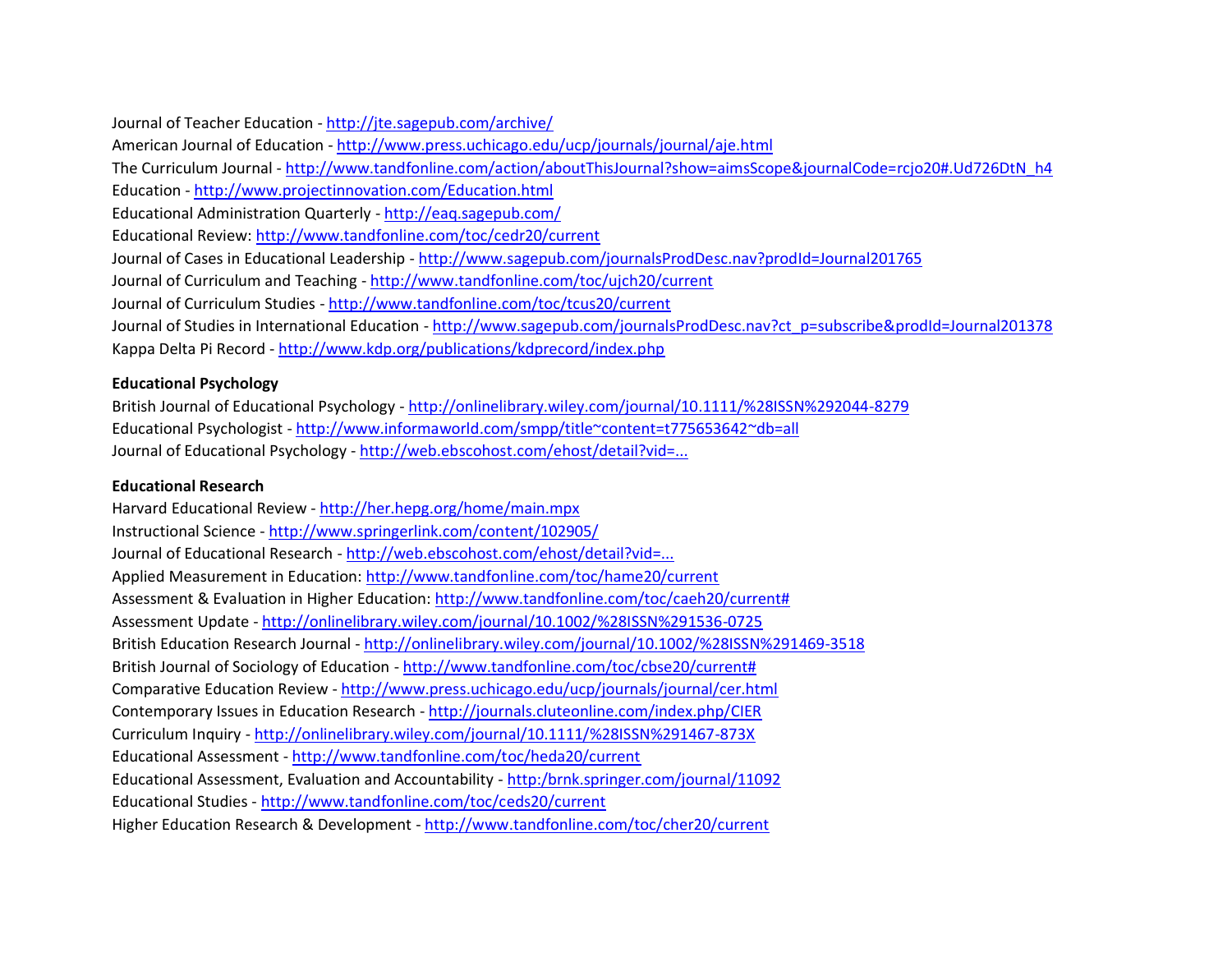Journal of International Education Research - <http://journals.cluteonline.com/index.php/JIER> The Online Journal of New Horizons in Education - <http://www.tojned.net/> Research in Science & Technological Education - <http://www.tandfonline.com/toc/crst20/current>

## **Engineering**

ASEE Prism - <http://www.prism-magazine.org/> Computer Science Education - [http://web.ebscohost.com/ehost/detail?vid=...](http://web.ebscohost.com/ehost/detail?vid=1&hid=111&sid=2d71acf3-c04c-478b-b675-6ff217942050%40sessionmgr110&bdata=JnNpdGU9ZWhvc3QtbGl2ZQ%3d%3d#db=aph&jid=EHX) Frontiers in Education - Conference Proceedings - <http://fie-conference.org/> International Journal of Electrical Engineering Education - [http://web.ebscohost.com/ehost/detail?vid=...](http://web.ebscohost.com/ehost/detail?vid=1&hid=111&sid=ad97d432-cf63-4d7d-9c6a-966028bf0c75%40sessionmgr110&bdata=JnNpdGU9ZWhvc3QtbGl2ZQ%3d%3d#db=aph&jid=6M0) International Journal of Engineering Education - <http://www.ijee.dit.ie/> International Journal of Mechanical Engineering Education - [http://web.ebscohost.com/ehost/detail?vid=...](http://web.ebscohost.com/ehost/detail?vid=1&hid=111&sid=bdde6c21-cb48-4e55-ab85-c9a461772861%40sessionmgr111&bdata=JnNpdGU9ZWhvc3QtbGl2ZQ%3d%3d#db=aph&jid=8D8) Journal of Engineering Education - <http://www.asee.org/papers-and-publications/publications/jee> Journal of Computing in Higher Education - <http://www.springerlink.com/content/121151/> Journal of Educational Computing Research - <http://www.metapress.com/content/300321/> Journal of Educational Technology Systems - <http://www.metapress.com/content/300322/> Journal of Information Systems Education - <http://jise.org/> Journal of Information Technology Education - <http://jite.org/index.html> Journal of Research on Technology in Education - [http://web.ebscohost.com/ehost/detail?vid=...](http://web.ebscohost.com/ehost/detail?vid=1&hid=111&sid=59ec69e2-a34f-49a6-aaf6-3fc373ee498e%40sessionmgr114&bdata=JnNpdGU9ZWhvc3QtbGl2ZQ%3d%3d#db=aph&jid=I02) SIGCSE - Special Interest Group for Computer Science Education - [http://portal.acm.org/browse\\_dl.cfm?linked=1&part=series&idx=SERIES307&coll=portal&dl=ACM&dl=ACM](http://portal.acm.org/browse_dl.cfm?linked=1&part=series&idx=SERIES307&coll=portal&dl=ACM&dl=ACM) American Journal of Engineering Education - <http://journals.cluteonline.com/index.php/AJEE> Computers in Education Journal - [http://www.asee.org/papers-and-publications/publications/division-publications/computers-in-education](http://www.asee.org/papers-and-publications/publications/division-publications/computers-in-education-journal)[journal](http://www.asee.org/papers-and-publications/publications/division-publications/computers-in-education-journal) Engineering Education - <http://journals.heacademy.ac.uk/journal/ened> Journal of Professional Issues in Engineering Education and Practice - <http://ascelibrary.org/journal/jpepe3> PRISM Magazine - <http://www.asee.org/papers-and-publications/publications/prism/about-prism>

## **English**

ADE Bulletin – <http://www.ade.org/bulletin/index.htm> Assessing Writing - <http://www.sciencedirect.com/science/journal/10752935> College Composition and Communication - <http://www.ncte.org/cccc/ccc/issues> College English - College English – <http://www.ncte.org/journals/ce> Composition Forum – <http://compositionforum.com/issue/29/>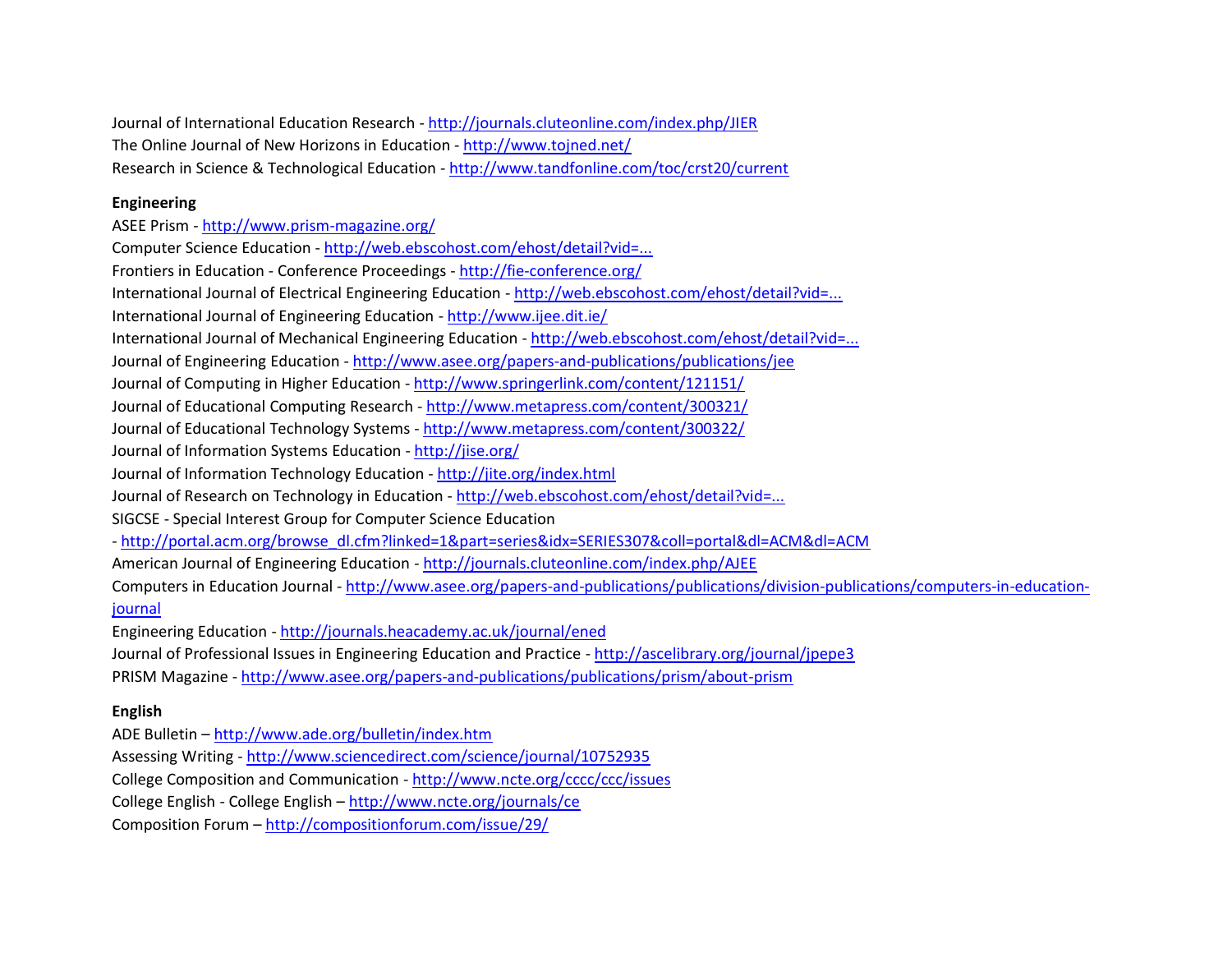Computers and Composition Online – <http://www2.bgsu.edu/departments/english/cconline/> Community Literacy Journal - <http://www.communityliteracy.org/index.php/clj> Enculturation: A Journal for Rhetoric, Writing and Culture – [http://enculturation.gmu.edu](http://enculturation.gmu.edu/) English Education - <http://www.ncte.org/journals/ee> Journal of Advanced Composition – <http://www.jaconlinejournal.com/archives.html> Journal of Business and Technical Communication - <http://jbt.sagepub.com/> Journal of Business Communication - <http://job.sagepub.com/> Kairos: A Journal of Rhetoric, Technology, and Pedagogy - <http://kairos.technorhetoric.net/> Pedagogy - <http://pedagogy.dukejournals.org/archive/> Reflections: A Journal of Public Rhetoric, Civic Writing, and Service Learning - <http://reflectionsjournal.net/> Research in the Teaching of English - <http://www.ncte.org/journals/rte/issues> Rhetoric Review – <http://www.rhetoricreview.com/> Rhetoric Society Quarterly - <http://associationdatabase.com/aws/RSA/pt/sp/rsq> Rhetorica - <http://www.ucpressjournals.com/journalSoc.asp?j=rh> Teaching English in the Two-Year College - <http://www.ncte.org/journals/tetyc> Technical Communication Quarterly - <http://www.attw.org/?q=node/73> The WAC Journal - <http://wac.colostate.edu/journal/> The Writing Lab Newsletter - <https://writinglabnewsletter.org/> Written Communication - <http://wcx.sagepub.com/> Across the Disciplines - <http://wac.colostate.edu/atd/about.cfm> Composition Studies - [http://www.uc.edu/journals/composition](http://www.uc.edu/journals/composition-studies.html)[studies.html](http://www.uc.edu/journals/composition-studies.html) Journal of English for Academic Purposes - <http://www.journals.elsevier.com/journal-of-english-for-academic-purposes/> Modern English Teacher - <http://www.modernenglishteacher.com/current-issue/>

## **Environmental Studies**

Environmental Education Research - <http://www.tandf.co.uk/journals/titles/13504622.asp> Journal of Environmental Education - <http://www.tandf.co.uk/journals/vjee> Teaching Issues and Experiments in Ecology - <http://tiee.ecoed.net/>

## **Finance**

Journal of Applied Finance: Theory, Practice, Education - [http://web.ebscohost.com/ehost/detail?vid=...](http://web.ebscohost.com/ehost/detail?vid=1&hid=111&sid=9affc00c-14e2-41a3-b8a6-ee80578406e6%40sessionmgr111&bdata=JnNpdGU9ZWhvc3QtbGl2ZQ%3d%3d#db=buh&jid=HZA) Journal of Financial Education - <http://www.jfedweb.org/jfedpage.html>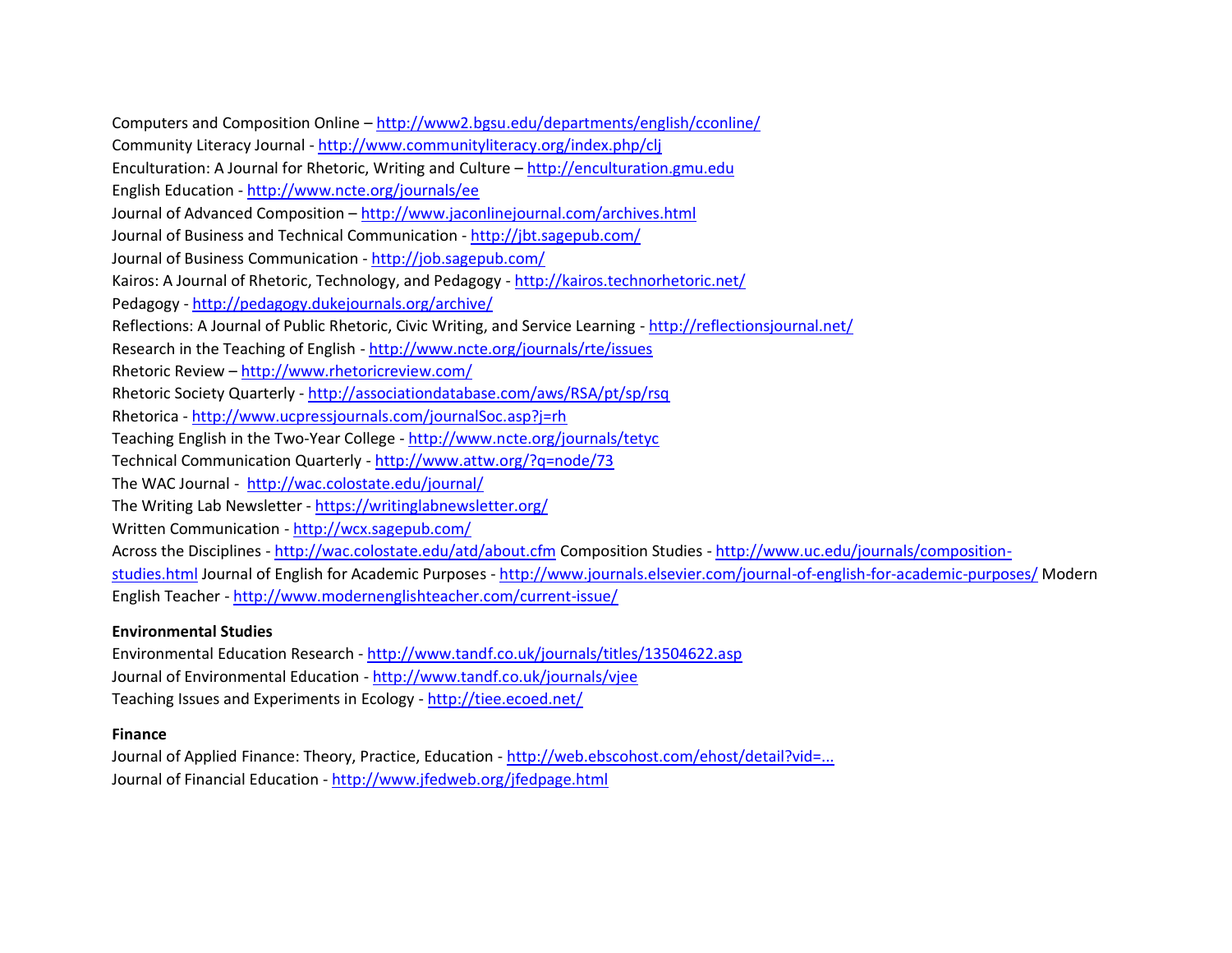#### **Forestry**

Journal of Forestry - <http://www.safnet.org/publications/jof/index.cfm>

#### **Geography**

Journal of Geography - <http://www.tandf.co.uk/journals/titles/00221341.asp> Journal of Geography in Higher Education - <http://www.tandf.co.uk/journals/titles/03098265.asp> Planet Journal - <http://journals.heacademy.ac.uk/journal/plan> Teaching Geography - <http://www.geography.org.uk/loginjoin/teachinggeography/>

## **Geology**

Journal of Geoscience Education - <http://nagt-jge.org/>

## **History**

History Cooperative (compilation of history journals) - <http://www.historycooperative.org/journals.html> The History Teacher - [http://www.thehistoryteacher.org](http://www.thehistoryteacher.org/) Teaching History: A Journal of Methods - <http://www.emporia.edu/~teaching-history/> Teaching History (London Historical Association) - [http://www.history.org.uk/resources/about\\_resource\\_4899\\_153.html](http://www.history.org.uk/resources/about_resource_4899_153.html) The OAH Magazine of History - <http://magazine.oah.org/contributors/index.html>

## **Hospitality Management**

Journal of Hospitality and Tourism Education - <http://www.tandfonline.com/toc/uhat20/current> Journal of Teaching in Travel & Tourism - <http://www.informaworld.com/smpp/title~content=t792306981~db=all> SCHOLE: A journal of Leisure Studies & Recreation Education - <http://www.sagamorejournals.com/schole>

## **Information Studies**

Journal of Education for Library & Information Science - <http://vnweb.hwwilsonweb.com/hww/Journals/getIssues.jhtml?sid=HWW%3AOMNIFT&issn=0748-5786> Journal of Information Technology Education - <http://jite.org/index.html>

## **Languages and Linguistics**

ADFL Bulletin (Association of Departments of Foreign Languages) - <http://www.adfl.org/bulletin/index.htm> Bilingual Research Journal - <http://www.tandf.co.uk/journals/ubrj>

Canadian Modern Language Review - <http://www.utpjournals.com/Canadian-Modern-Language-Review.html> Foreign Language Annals - <http://www.actfl.org/i4a/pages/index.cfm?pageid=3320>

IRAL: International Review of Applied Linguistics in Language Teaching - [http://web.ebscohost.com/ehost/detail?vid=...](http://web.ebscohost.com/ehost/detail?vid=1&hid=111&sid=3567abcb-3046-422c-8a4a-c18a8cfc1336%40sessionmgr104&bdata=JnNpdGU9ZWhvc3QtbGl2ZQ%3d%3d#db=ufh&jid=IRA)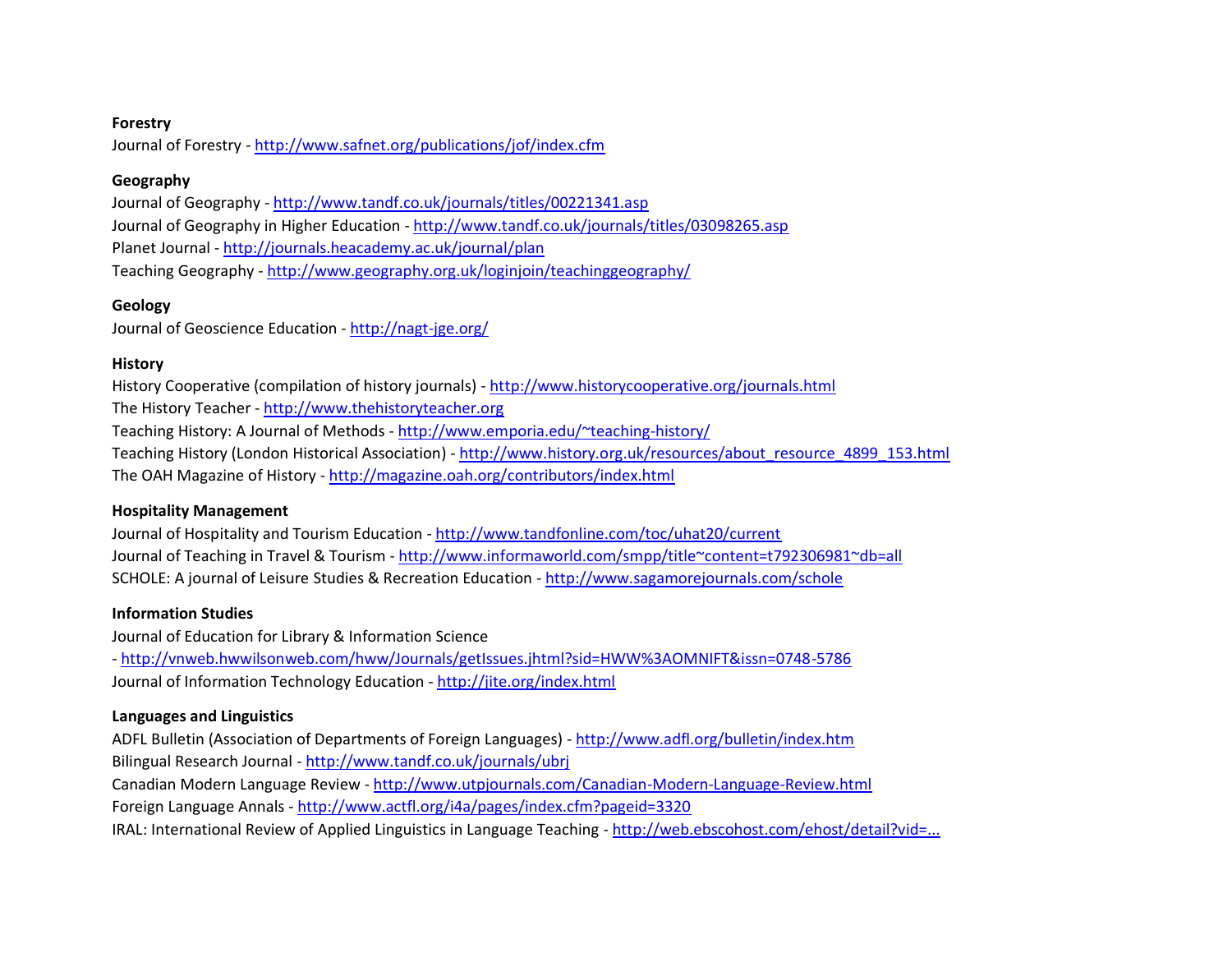Journal of Second Language Writing - <http://www.journals.elsevier.com/journal-of-second-language-writing/> Language Learning Journal - <http://www.informaworld.com/smpp/title~content=t779637218~db=all> Language Learning & Technology - <http://llt.msu.edu/> Language Teaching - <http://journals.cambridge.org/action/displayJournal?jid=LTA> Language Teaching Research - <http://ltr.sagepub.com/> Linguistics and Education - [http://www.elsevier.com/wps/find/journaldescription.cws\\_home/620373/description#description](http://www.elsevier.com/wps/find/journaldescription.cws_home/620373/description#description) Modern Language Journal - <http://onlinelibrary.wiley.com/journal/10.1111/%28ISSN%291540-4781> Second Language Research - <http://slr.sagepub.com/> TESOL Quarterly - <http://www.tesol.org/read-and-publish/journals/tesol-quarterly> Computer Assisted Language Learning - <http://www.tandfonline.com/toc/ncal20/current> Computer Assisted Language Learning – Electronic Journal - <http://callej.org/> ELT Journal - <http://eltj.oxfordjournals.org/> International Association for Language Learning Technology - [http://www.iallt.org/iallt\\_journal](http://www.iallt.org/iallt_journal) International Journal of Computer-Assisted Language Learning and Teaching - [http://www.igi-global.com/journal/international-journal](http://www.igi-global.com/journal/international-journal-computer-assisted-language/41023)[computer-assisted-language/41023](http://www.igi-global.com/journal/international-journal-computer-assisted-language/41023) TESOL Journal - <http://onlinelibrary.wiley.com/journal/10.1002/%28ISSN%291949-3533/>

#### **Law**

Journal of Legal Education - <http://www.swlaw.edu/jle> Journal of Legal Studies - <http://www.journals.uchicago.edu/loi/JLS> Legal Studies Forum - [http://web.ebscohost.com/ehost/detail?vid=...](http://web.ebscohost.com/ehost/detail?vid=1&hid=111&sid=1ac76848-2fb9-40fe-87b2-e87e6b9c75af%40sessionmgr104&bdata=JnNpdGU9ZWhvc3QtbGl2ZQ%3d%3d#db=aph&jid=GGA)

#### **Leadership and Policy Studies**

Adult Education Quarterly - [http://web.ebscohost.com/ehost/detail?vid=...](http://web.ebscohost.com/ehost/detail?vid=1&hid=111&sid=f81086ee-1ce7-422d-aba0-3179afe0424e%40sessionmgr113&bdata=JnNpdGU9ZWhvc3QtbGl2ZQ%3d%3d#db=aph&jid=ADQ) Educational Leadership - [http://web.ebscohost.com/ehost/detail?vid=...](http://web.ebscohost.com/ehost/detail?vid=1&hid=111&sid=708dacc5-5227-4c44-b4f2-1c8a7cbfe689%40sessionmgr113&bdata=JnNpdGU9ZWhvc3QtbGl2ZQ%3d%3d#db=aph&jid=EDL) Innovative Higher Education - <http://www.springerlink.com/content/105550/> Journal of Higher Education - [http://web.ebscohost.com/ehost/detail?vid=...](http://web.ebscohost.com/ehost/detail?vid=1&hid=111&sid=07255711-d915-4712-9285-fef682cbdb83%40sessionmgr111&bdata=JnNpdGU9ZWhvc3QtbGl2ZQ%3d%3d#db=aph&jid=JHE) Research in Higher Education - <http://www.springerlink.com/content/101599/> Sociology of Education - <http://www.jstor.org/journals/00380407.html>

#### **Management**

International Review of Management - <http://www.senatehall.com/management> Journal of Strategic Management Education - <http://www.senatehall.com/strategic-management>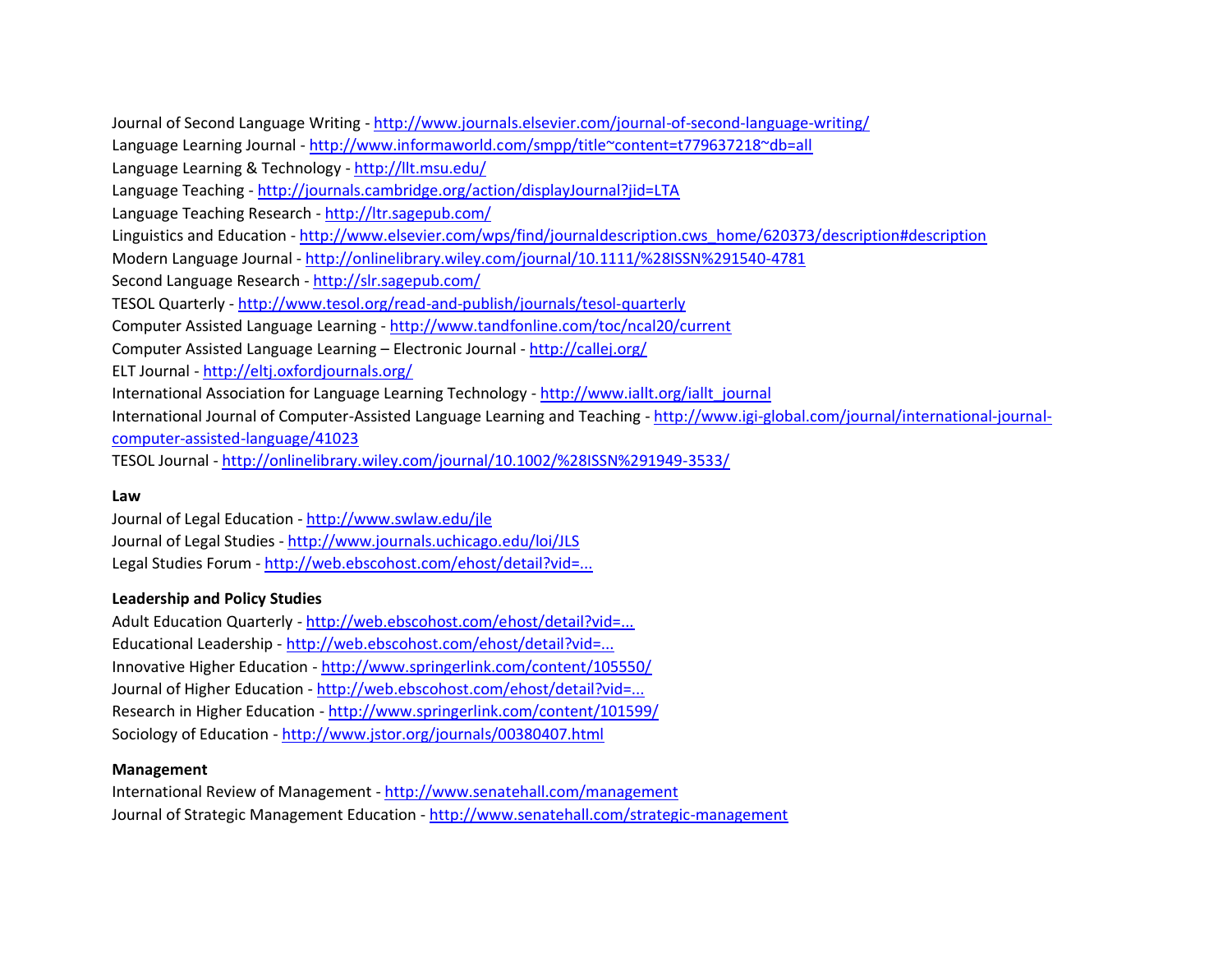Journal of Management Education - [http://jme.sagepub.com](http://jme.sagepub.com/)

Academy of Management Learning and Education: <http://amle.aom.org/>

Decision Sciences Journal of Innovative Education - <http://onlinelibrary.wiley.com/journal/10.1111/%28ISSN%291540-4609> International Journal of Management Education - <http://www.heacademy.ac.uk/IJME/home>

Management Learning: The Journal for Managerial and Organizational Learning - <http://mlq.sagepub.com/>

Operations Management Education Review - <http://www.neilsonjournals.com/OMER/>

## **Marketing**

Journal of Marketing Education - <http://jmd.sagepub.com/> Marketing Education Review - <http://www.marketingeducationreview.com/>

## **Mathematics**

College Mathematics Journal - <http://www.jstor.org/journals/07468342.html> Educational Studies in Mathematics - <http://www.springerlink.com/content/102875/> For the Learning of Mathematics - <http://flm.educ.ualberta.ca/> International Journal of Mathematical Education in Science and Technology - <http://www.tandf.co.uk/journals/titles/0020739X.asp> Journal for Research in Mathematics Education – <http://www.nctm.org/publications/jrme.aspx> Journal of Computers in Mathematics and Science Teaching – <http://www.aace.org/pubs/jcmst/default.htm> Mathematics Teacher - <http://nctm.org/publications/mt.aspx?id=8594> PRIMUS : Problems, Resources, and Issues in Mathematics Undergraduate Studies - <http://www.informaworld.com/smpp/title~content=t776095548~db=all> Mathematics and Computer Education - <http://www.macejournal.org/index.html> The Mathematics Educator - <http://tme.coe.uga.edu/home/> MSOR Connections - <http://journals.heacademy.ac.uk/journal/msor> Teaching Mathematics and Its Applications - <http://teamat.oxfordjournals.org/>

## **Medicine**

Academic Medicine - <http://www.academicmedicine.org/> BMC Medical Education - <http://www.biomedcentral.com/bmcmededuc/> Learning in Health and Social Care - <http://www.wiley.com/bw/journal.asp?ref=1473-6853> Medical Education Online - <http://med-ed-online.net/index.php/meo>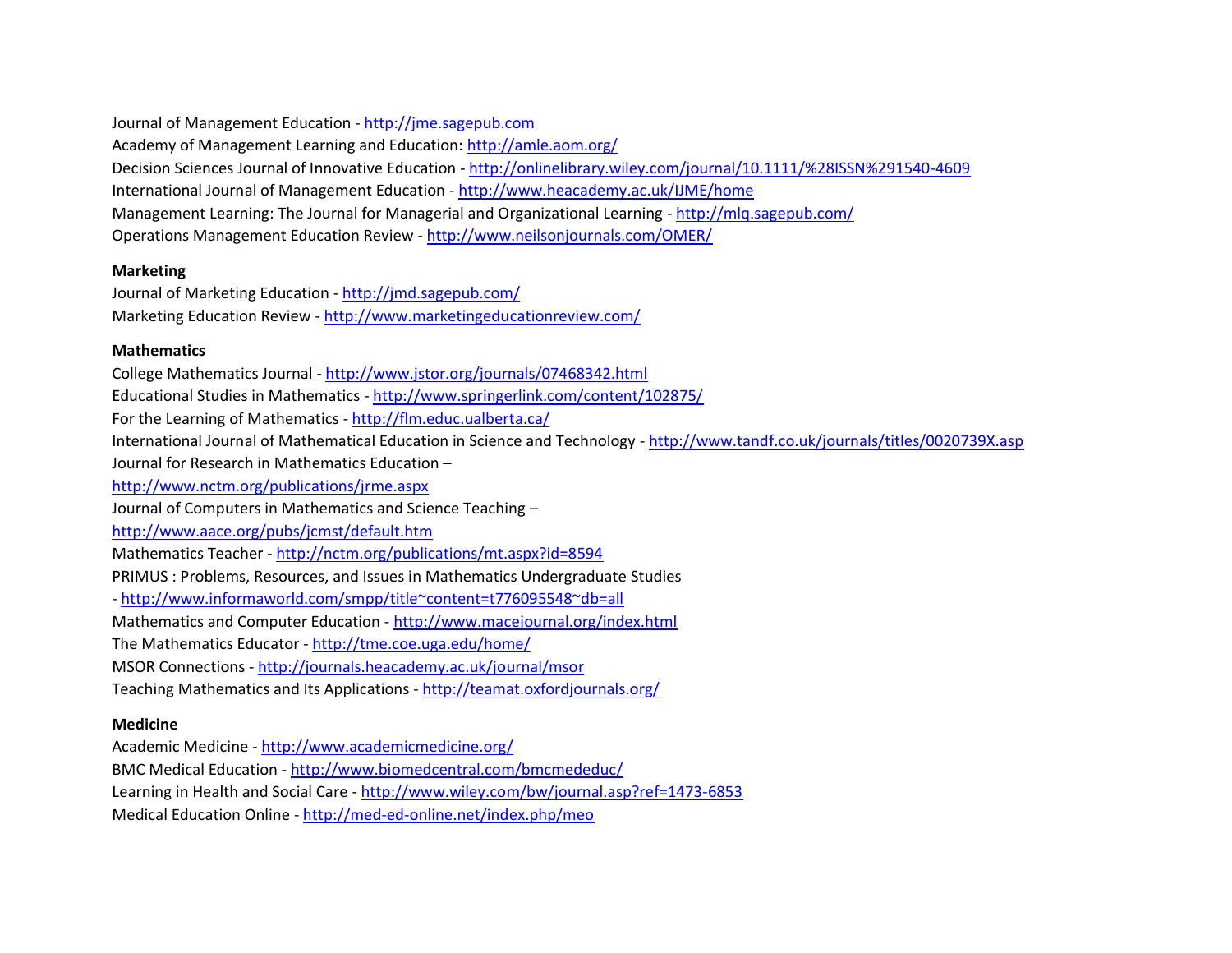Medical Education - <http://www.wiley.com/bw/journal.asp?ref=0308-0110>

Medical Teacher - <http://www.medicalteacher.org/>

Teaching and Learning in Medicine - <http://www.tandf.co.uk/journals/journal.asp?issn=1040-1334&linktype=44>

Academic Psychiatry: <http://www.springer.com/medicine/psychiatry/journal/40596>

Educational Gerontology: <http://www.tandfonline.com/toc/uedg20/current>

The Internet Journal of Medical Education: <http://ispub.com/IJME>

## **Music**

International Journal of Music Education - <http://ijm.sagepub.com/> Journal of Historical Research in Music Education - <http://www.ithaca.edu/music/education/jhrme/> JMTE (Journal of Music Teacher Education) - <http://jmt.sagepub.com/> Journal of Research in Music Education - <http://jrm.sagepub.com/> Music Educators Journal - <http://mej.sagepub.com/> Music Education Research - <http://www.tandf.co.uk/journals/cmue> Philosophy of Music Education Review - <http://muse.jhu.edu/journals/pme/> Teaching Music - <http://musiced.nafme.org/resources/periodicals/> Bulletin of the Council for Research in Music Education - <http://bcrme.press.illinois.edu/> Contributions to Music Education - <http://www.omea-ohio.org/CME/index.html> Journal of Music History Pedagogy - <http://www.ams-net.org/ojs/index.php/jmhp/> UPDATE: Applications of Research in Music Education - <http://musiced.nafme.org/resources/periodicals/>

#### **Nursing**

Journal of Nursing Education - <http://www.journalofnursingeducation.com/> Journal of Professional Nursing - <http://www.sciencedirect.com/science/journal/87557223> Nurse Educator - <http://journals.lww.com/nurseeducatoronline/pages/default.aspx> BMC Nursing - <http://www.biomedcentral.com/bmcnurs>

## **Ocean Sciences**

Oceanography - <http://www.tos.org/oceanography/issues/archive.html>

## **Pharmacy**

American Journal of Pharmaceutical Education - <http://www.ajpe.org/about.asp> International Journal of Pharmacy Teaching and Practices - <http://iomcworld.com/ijptp/HOME.html> Pharmacy Education: An International Journal for Pharmaceutical Education - <http://pharmacyeducation.fip.org/about/>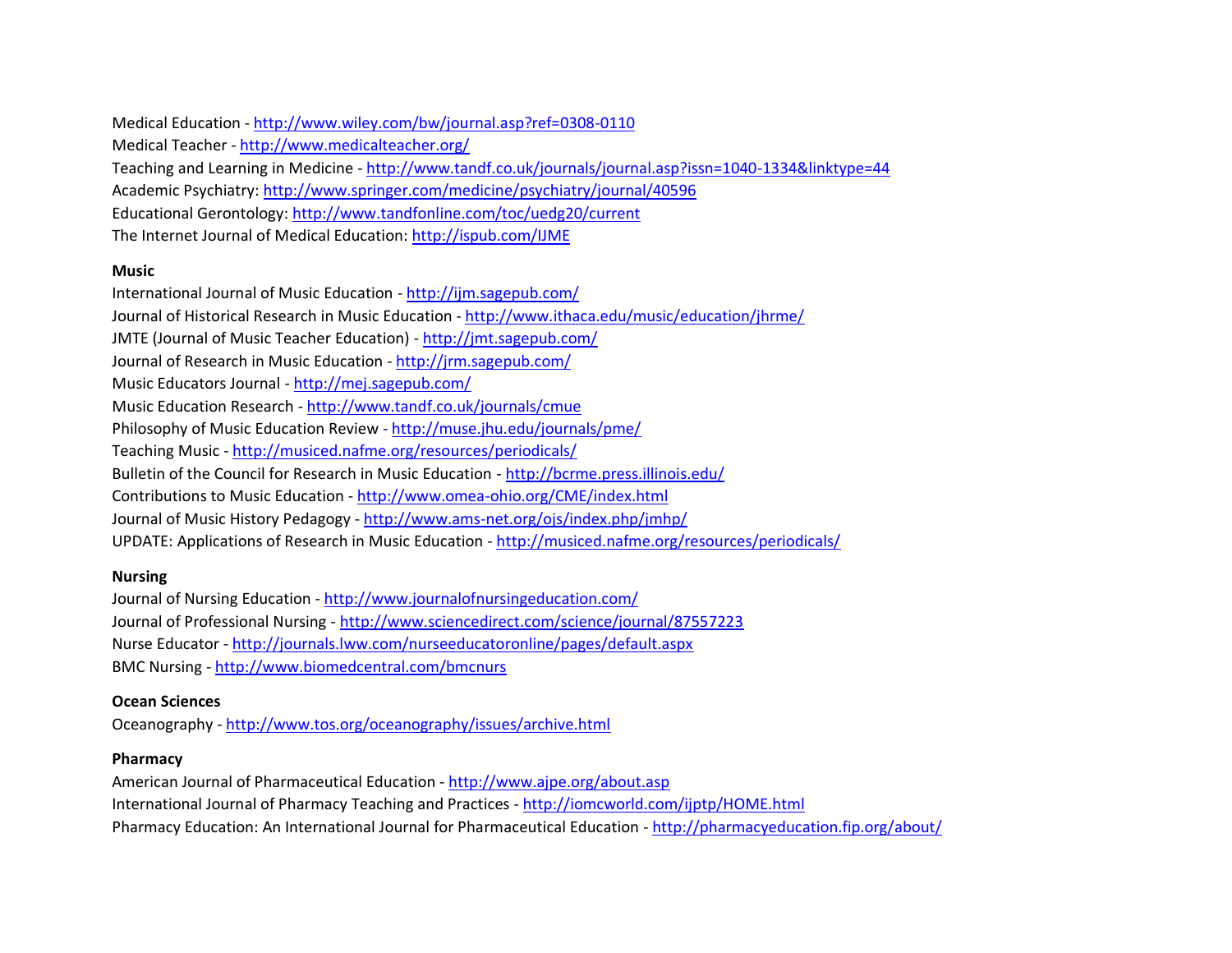#### **Philosophy**

Metaphilosophy - <http://www.wiley.com/bw/journal.asp?ref=0026-1068> Studies in Philosophy and Education - [http://www.springer.com/education+%26+language/journal/11217?detailsPage=aboutThis](http://www.springer.com/education+&+language/journal/11217?detailsPage=aboutThis) Teaching Philosophy - <http://secure.pdcnet.org/teachphil/Teaching-Philosophy> Discourse - <http://www.heacademy.ac.uk/journals/discourse-journal> Journal of Moral Education - <http://www.tandfonline.com/toc/cjme20/current>

## **Physics**

American Journal of Physics - <http://ajp.dickinson.edu/> Physics Education - <http://iopscience.iop.org/0031-9120> The Physics Teacher Online - <http://scitation.aip.org/content/aapt/journal/tpt>

## **Political Science**

Journal of Political Science Education - <http://www.tandf.co.uk/journals/titles/15512169.asp> Perspectives on Political Science - <http://www.tandf.co.uk/journals/titles/10457097.asp> Political Science and Politics - [http://www.apsanet.org/content\\_2819.cfm](http://www.apsanet.org/content_2819.cfm) Perspectives on Political Science - <http://www.tandf.co.uk/journals/titles/10457097.asp>

## **Psychology**

Cognition and Instruction - <http://www.tandf.co.uk/journals/HCGI> Contemporary Educational Psychology - <http://www.sciencedirect.com/science/journal/0361476X> Educational Psychologist - <http://www.tandfonline.com/toc/hedp20/current> Journal of Educational Psychology - <http://www.apa.org/pubs/journals/edu/index.aspx> Journal of Instructional Psychology - [http://www.projectinnovation.biz/jip\\_2006.html](http://www.projectinnovation.biz/jip_2006.html) Psychology Learning & Teaching - <http://www.wwwords.co.uk/plat/> Teaching of Psychology - <http://teachpsych.org/top/index.php>

## **Public Affairs**

Journal of Public Affairs Education - <http://www.naspaa.org/initiatives/jpae/jpae.asp> Teaching Public Administration - <http://www.uk.sagepub.com/journals/Journal202085>

## **Public Health**

Health Education Research - <http://her.oxfordjournals.org/> Journal of Nutrition Education and Behavior - <http://www.sciencedirect.com/science/journal/14994046>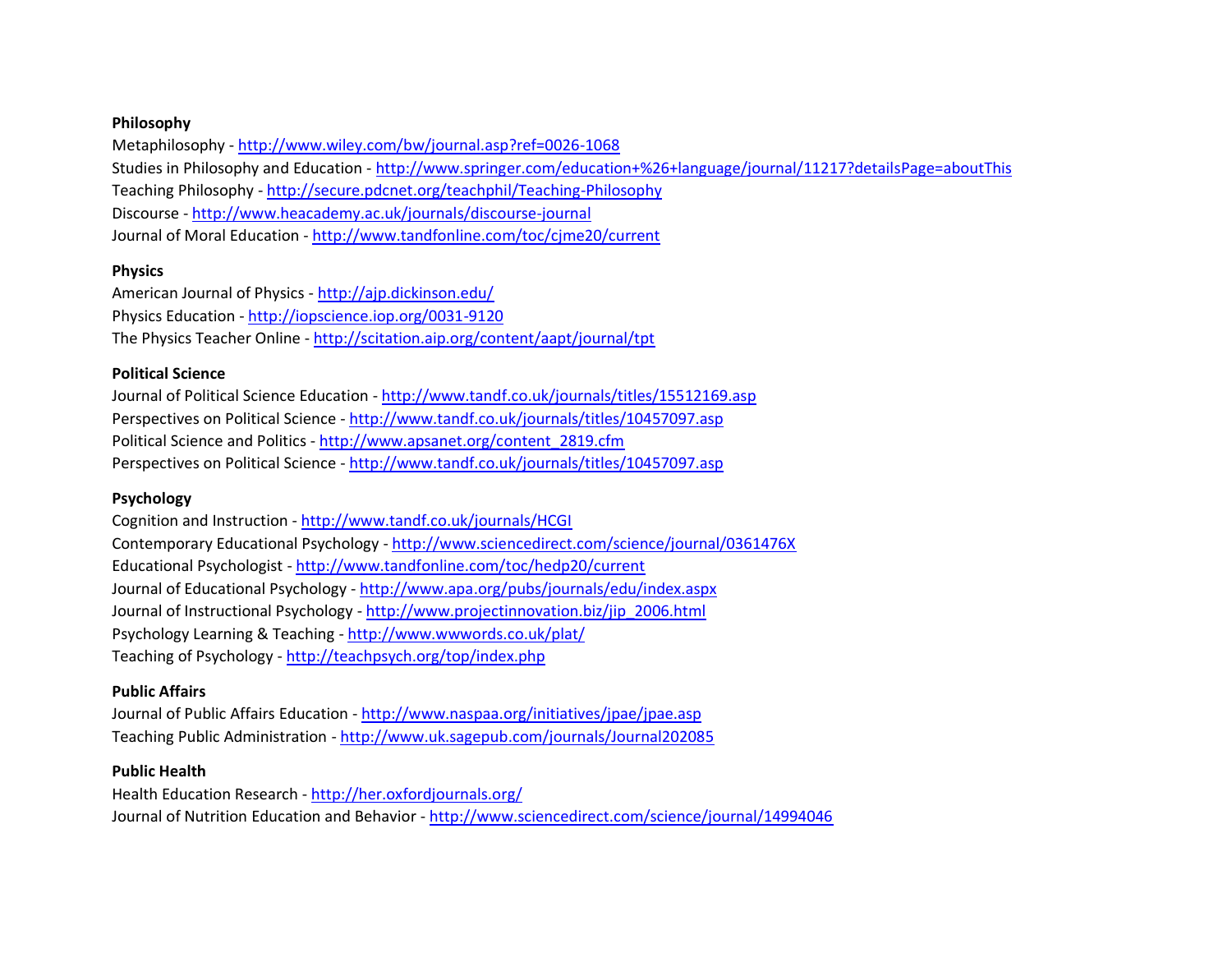Advances in Health Sciences Education - [www.springer.com/education+%26+language/journal/10459](http://www.springer.com/education+%26+language/journal/10459) American Journal of Health Education - <http://www.tandfonline.com/toc/ujhe20/current> American Journal of Health Sciences - <http://journals.cluteonline.com/index.php/AJHS> Health & Social Care Education - <http://journals.heacademy.ac.uk/journal/hsce>

#### **Religion**

Journal of Adult Theological Education - <http://www.maneyonline.com/loi/ate> Religious Education - <http://www.tandf.co.uk/journals/titles/00344087.asp> Teaching Theology and Religion - <http://www.wabashcenter.wabash.edu/journal/default.aspx> Theological Education - <http://www.ats.edu/resources/publications-and-presentations> The Theological Educator - <http://thetheologicaleducator.net/>

#### **Science**

International Journal of Science Education [-http://www.tandf.co.uk/journals/titles/09500693.asp](http://www.tandf.co.uk/journals/titles/09500693.asp) Journal of College Science Teaching - <http://www.nsta.org/college/> Journal of Research in Science Teaching - <http://www3.interscience.wiley.com/cgi-bin/jhome/31817> Journal of Science Teacher Education - [http://www.springer.com/education+%26+language/science+education/journal/10972](http://www.springer.com/education+&+language/science+education/journal/10972) Journal of Women and Minorities in Science and Engineering - <http://www.begellhouse.com/journals/00551c876cc2f027.html> Research in Science and Technological Education - <http://www.tandf.co.uk/journals/crst> Science and Education - <http://www.springerlink.com/content/102992/> International Journal of Applied Science and Technology - <http://www.ijastnet.com/> Journal of Natural Sciences Education - <https://www.agronomy.org/publications/nse> New Directions (in Teaching and Learning in the Physical Sciences) - <http://journals.heacademy.ac.uk/journal/ndir> School Science and Mathematics - <http://onlinelibrary.wiley.com/journal/10.1111/%28ISSN%291949-8594>

## **Social Sciences**

Learning and Teaching: The International Journal of Higher Education in the Social Sciences - <http://journals.berghahnbooks.com/ltss/> Social Education - <http://www.socialstudies.org/socialeducation> Enhancing Learning in the Social Sciences - <http://journals.heacademy.ac.uk/journal/elss> The Social Studies - <http://www.tandfonline.com/toc/vtss20/current> Social Science Computer Review - <http://ssc.sagepub.com/content/22/4/444.abstract> Theory & Research in Social Education - <http://www.tandfonline.com/toc/utrs20/.UrIIs-I8HUk>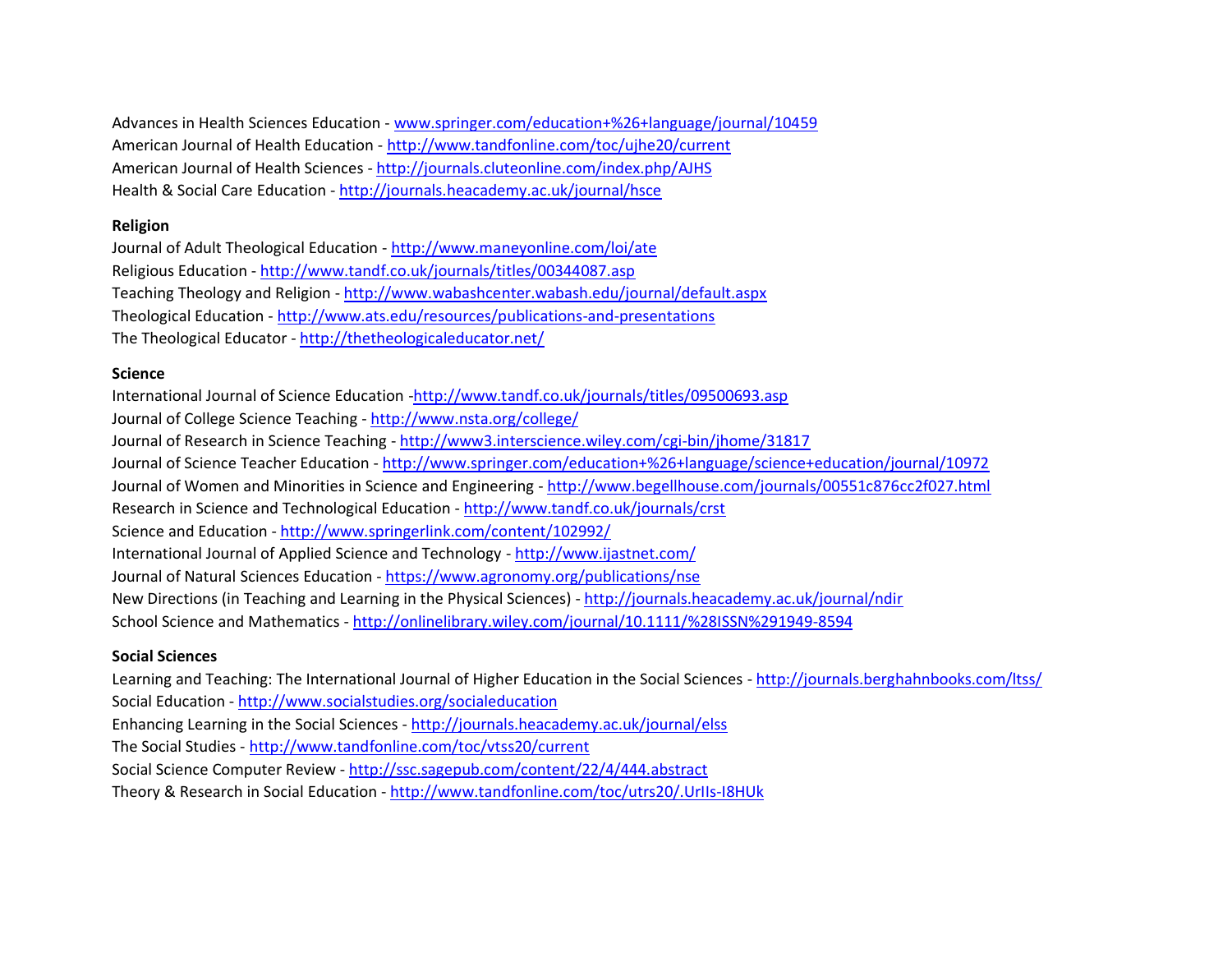#### **Social Work**

Journal of Social Work Education - <http://www.cswe.org/Publications/JSWE.aspx> Journal of Teaching in Social Work - <http://www.tandfonline.com/loi/wtsw20> Health and Social Care in the Community- <http://www.wiley.com/bw/journal.asp?ref=0966-0410> New Social Worker - [http://www.socialworker.com/Guidelines\\_for\\_Writers/](http://www.socialworker.com/Guidelines_for_Writers/)

#### **Sociology and Anthropology**

Anthropology & Education Quarterly - <http://www.wiley.com/bw/journal.asp?ref=0161-7761> Sociology of Education - <http://www.asanet.org/journals/soe/index.cfm> Teaching Sociology - <http://tso.sagepub.com/>

#### **Statistics**

American Statistician - <http://www.tandfonline.com/toc/utas20/current> Journal of Statistics Education - <http://www.amstat.org/publications/jse/> Teaching Statistics - <http://onlinelibrary.wiley.com/journal/10.1111/%28ISSN%291467-9639> Statistics Education Research Journal - <http://iase-web.org/Publications.php?p=SERJ>

#### **Teacher Education**

Action in Teacher Education - <http://www.tandfonline.com/toc/uate20/current> Asia-Pacific Journal of Teacher Education - <http://www.tandf.co.uk/journals/titles/1359866X.asp> Contemporary Issues in Technology and Teacher Education - <http://www.aace.org/pubs/cite/> Education - [http://www.projectinnovation.biz/education\\_2006.html](http://www.projectinnovation.biz/education_2006.html) European Journal of Teacher Education - <http://www.tandf.co.uk/journals/titles/02619768.asp> Journal of Digital Learning in Teacher Education - <http://www.iste.org/learn/publications/journals/jdlte.aspx> Journal of Education for Teaching - <http://www.tandf.co.uk/journals/titles/02607476.asp> Journal of Instructional Psychology - [http://www.projectinnovation.biz/jip\\_2006.html](http://www.projectinnovation.biz/jip_2006.html) Journal of Mathematics Teacher Education - [http://www.springer.com/education+%26+language/mathematics+education/journal/10857](http://www.springer.com/education+&+language/mathematics+education/journal/10857) Journal of Physical Education, Recreation, and Dance - <http://www.aahperd.org/publications/journals/joperd/> Journal of Science Teacher Education - [http://www.springer.com/education+%26+language/science+education/journal/10972](http://www.springer.com/education+&+language/science+education/journal/10972) Journal of Teacher Education - <http://jte.sagepub.com/archive/> Journal of Technology and Teacher Education - <http://www.aace.org/pubs/jtate/> Reading Improvement - [http://www.projectinnovation.biz/ri\\_2006.html](http://www.projectinnovation.biz/ri_2006.html) Teachers College Record - <http://www.tcrecord.org/>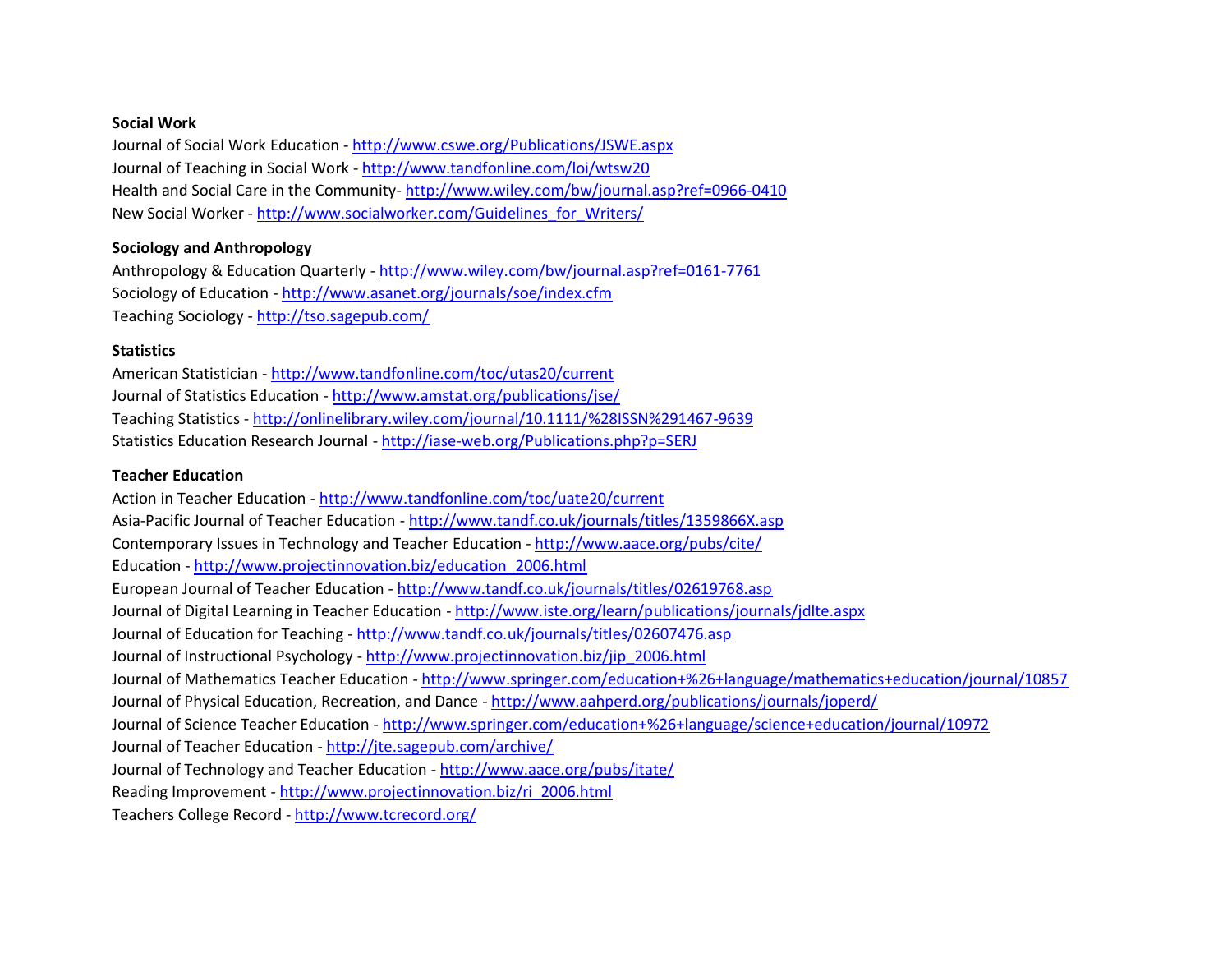Teacher Education and Special Education - <http://tes.sagepub.com/>

Teacher Education Quarterly - <http://www.teqjournal.org/> Teaching and Teacher Education - <http://www.sciencedirect.com/science/journal/0742051X> Journal of Teaching in Physical Education - <http://journals.humankinetics.com/about-jtpe> Quest - [http://www.tandfonline.com/toc/uqst20/64/1#.Ud8LtztN\\_h5](http://www.tandfonline.com/toc/uqst20/64/1#.Ud8LtztN_h5) (physical education) Science Education - <http://onlinelibrary.wiley.com/journal/10.1002/%28ISSN%291098-237X> Sport Management Education Journal - <http://journals.humankinetics.com/about-smej> The Teacher Educator - <http://www.tandfonline.com/toc/utte20/current> The Physical Educator - <http://js.sagamorepub.com/pe>

## **Technology in Education**

Journal of Educational Computing Research - <http://www.metapress.com/content/300321/> Journal of Educational Technology Systems - <http://www.metapress.com/content/300322/> Journal of Research on Technology Education - <http://www.iste.org/learn/publications/journals/jrte> Journal of Technology Education - <http://scholar.lib.vt.edu/ejournals/JTE/> Australian Journal of Educational Technology - <http://www.ascilite.org.au/ajet/submission/index.php/AJET/index> Journal of Teaching and Learning with Technology - <http://jotlt.indiana.edu/index>

## **Theater and Performance Studies**

Teaching Theatre Journal - <http://schooltheatre.org/publications/teachingtheatre/read> Research in Drama Education - <http://www.tandf.co.uk/journals/ride>

## **Women Studies**

Feminist Teacher - [http://muse.jhu.edu/journals/feminist\\_teacher/](http://muse.jhu.edu/journals/feminist_teacher/)

## **Other/Miscellaneous**

ASHE Higher Education Report - <http://www.ashe.ws/?page=176> The Canadian Journal for the Scholarship of Teaching and Learning - <http://www.cjsotl-rcacea.ca/> Canadian Journal of University Continuing Education - <http://ejournals.library.ualberta.ca/index.php/cjuce-rcepu/index> College Student Journal - [http://www.projectinnovation.com/College\\_Student\\_Journal.html](http://www.projectinnovation.com/College_Student_Journal.html) Community College Enterprise - <http://www.schoolcraft.edu/a-z-index/community-college-enterprise/search-archives> Community College Journal - <http://www.aacc.nche.edu/Publications/CCJ/Pages/default.aspx> Community College Journal of Research and Practice - [http://www.tandfonline.com/toc/ucjc20/current#](http://www.tandfonline.com/toc/ucjc20/current) Community College Review - <http://crw.sagepub.com/>